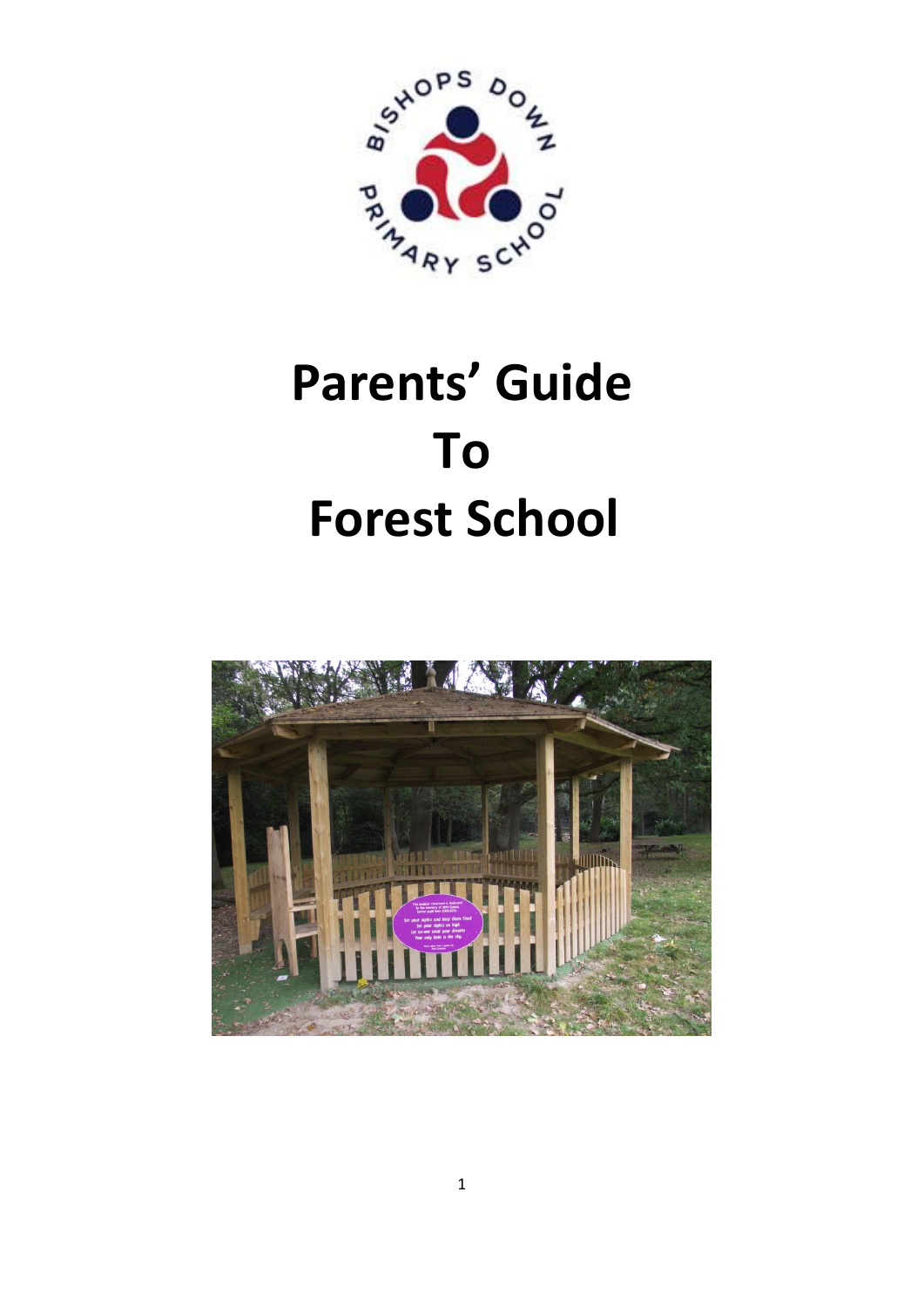### **What is Forest School?**



Forest School is a long term outdoor programme of activities delivered by trained practitioners within a natural environment and whatever the weather! Our programme will be tailored to meet the needs of the children as they grow in confidence, skills and understanding. The ethos of Forest School allows learners the time and space to develop skills, interests and understanding through practical, hands-on experiences. It also allows practitioners to step back and observe the children in order to then encourage and inspire individuals to achieve through careful scaffolding and facilitating.

## **Where will Bishops Down Forest School be taking place?**

We are fortunate to have a large and varied outdoor area that includes a woodland walk, a pond, growing gardens, outdoor classroom, and a fire pit area. The children will learn more about these varied habitats and the animals that live in them. The school grounds also back on the Hurst Woods, a wonderful ancient woodland, managed by the Woodland Trust and some sessions will take place there. We will ensure that, at every session, the children are secure in their understanding of the boundaries and of our Forest School rules. Both areas have been thoroughly risk assessed and this will be updated regularly.

# **Who will be staffing the Forest School?**

Mrs Bell is a qualified Level 3 Forest School Practitioner and will lead the sessions, supported by classroom staff. She is passionate about the great outdoors and the benefits of Forest Schooling for all children. As part of her course she has been trained in delivering Forest School sessions, in tool use and fire safety, outdoor First Aid, den building and the environment. To make the children's experiences even richer, please come along and join us. The more volunteers the better!

#### **Health and safety**

The health and safety of all participants is central to everything undertaken within a Forest School Programme. Forest School leaders are fully trained in risk assessment and emergency first aid. The Forest School operates under the school's Health and Safety policy and policies and procedures regarding safeguarding and confidentiality. In addition:

- risk assessments for activities
- informed adult helpers
- First Aid and emergency equipment

Some of the activities the children may participate in are 'higher-risk activities' (such as tool use). These activities, however, are not available to the children until certain behaviours and boundaries are